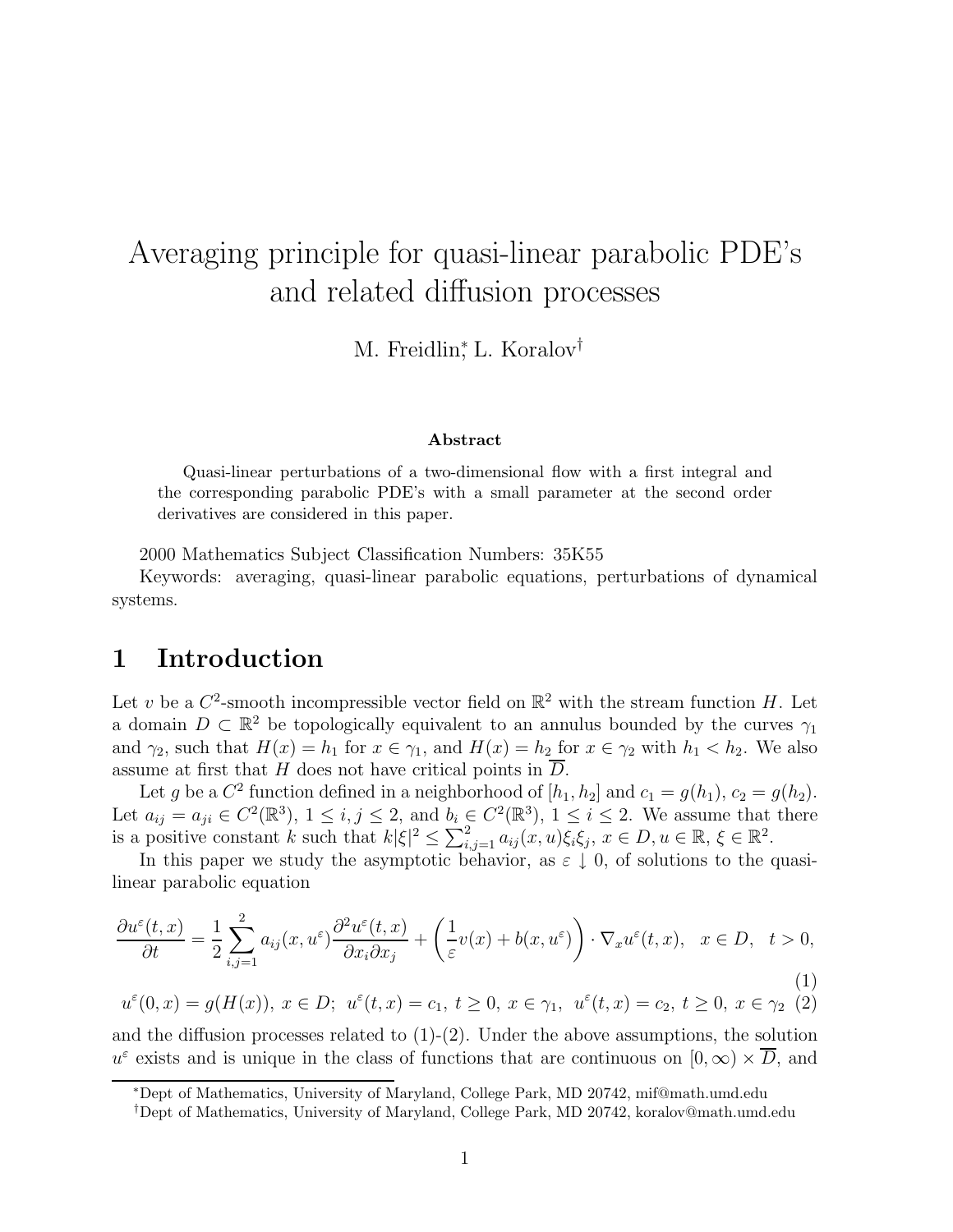have partial derivative in t and partial derivatives up to the second order in  $x$  which are bounded and continuous in  $(0, \infty) \times D$  (see Theorem 5, Chapter 6.2 of [5]). Later, we also briefly discuss the case of general boundary and initial conditions.

We will show that the  $u^{\varepsilon}$  converges to the solution of the averaged quasi-linear equation. Namely, let

$$
T(h) = \int_{\gamma(h)} \frac{1}{|\nabla H|} dl,
$$
\n(3)

$$
\overline{a}(h, u) = \frac{1}{T(h)} \int_{\gamma(h)} \frac{\langle a(x, u) \nabla H, \nabla H \rangle}{|\nabla H|} dl, \text{ and } (4)
$$

$$
\overline{v}(h, u) = \frac{1}{2T(h)} \int_{\gamma(h)} \frac{a(x, u) \cdot H'' + 2\langle b(x, u), \nabla H \rangle}{|\nabla H|} dl,
$$
\n(5)

where  $a \cdot H''(x) = \sum_{1 \leq i,j \leq 2} a_{ij}(x) \partial^2 H(x) / \partial_{x_i} \partial_{x_j}, \gamma(h) = \{x \in \overline{D} : H(x) = h\}$ , and u is a real parameter. Let  $\overline{u}$  solve

$$
\frac{\partial \overline{u}(t,h)}{\partial t} = \frac{1}{2}\overline{a}(h,\overline{u})\overline{u}_{hh}''(t,h) + \overline{v}(h,\overline{u})\overline{u}_h'(t,h), \quad h \in [h_1, h_2], \quad t > 0,
$$
\n(6)

$$
\overline{u}(0, h) = g(h), \ h \in [h_1, h_2]; \quad \overline{u}(t, h_1) = c_1, \ t \ge 0, \quad \overline{u}(t, h_2) = c_2, \ t \ge 0.
$$

The solution exists and is unique in the same class of functions as above with D replaced by  $(h_1, h_2)$ . The main result of this paper is the following.

**Theorem 1.1.** For each  $x \in \overline{D}$  and  $t > 0$  we have

$$
\lim_{\varepsilon \downarrow 0} u^{\varepsilon}(t, x) = \overline{u}(t, H(x)).
$$
\n(7)

The convergence is uniform on  $[0, t_0] \times \overline{D}$  for each  $t_0 > 0$ .

Before we proceed with the proof of the theorem, let us briefly discuss the situation in the linear case  $(b(x, u) = b(x)$  and  $a(x, u) = a(x)$ , where the result is well-known. Namely, consider the process  $X_t^{x,\varepsilon}$  that starts at x and solves

$$
dX_t^{x,\varepsilon} = \frac{1}{\varepsilon} v(X_t^{x,\varepsilon}) dt + b(X_t^{x,\varepsilon}) dt + \sigma(X_t^{x,\varepsilon}) dW_t, \quad t \le \tau^{\varepsilon},
$$
  

$$
\tau^{\varepsilon} = \min\{t : X_t^{x,\varepsilon} \in \partial D\}, \qquad X_t^{x,\varepsilon} = X_{\tau^{\varepsilon}}^{x,\varepsilon}, \quad \tau^{\varepsilon} \le t.
$$
 (8)

Here  $W_t$  is a Wiener process in  $\mathbb{R}^2$ , and  $\sigma(x) = a^{1/2}(x)$ . The motion in (8) consists of the fast (due to the presence of  $1/\varepsilon$  factor in front of v) advection along the flow lines of v perturbed by the slower advection and diffusion. The limiting behavior (as  $\varepsilon \downarrow 0$ ) of the slow component of  $X_t^{x,\varepsilon}$  can be described in terms of the diffusion process on the graph corresponding to the structure of the level sets of H (the general result can be found in [3], Chapter 8). Here, we restrict ourselves to the case when  $H(x)$  has no critical points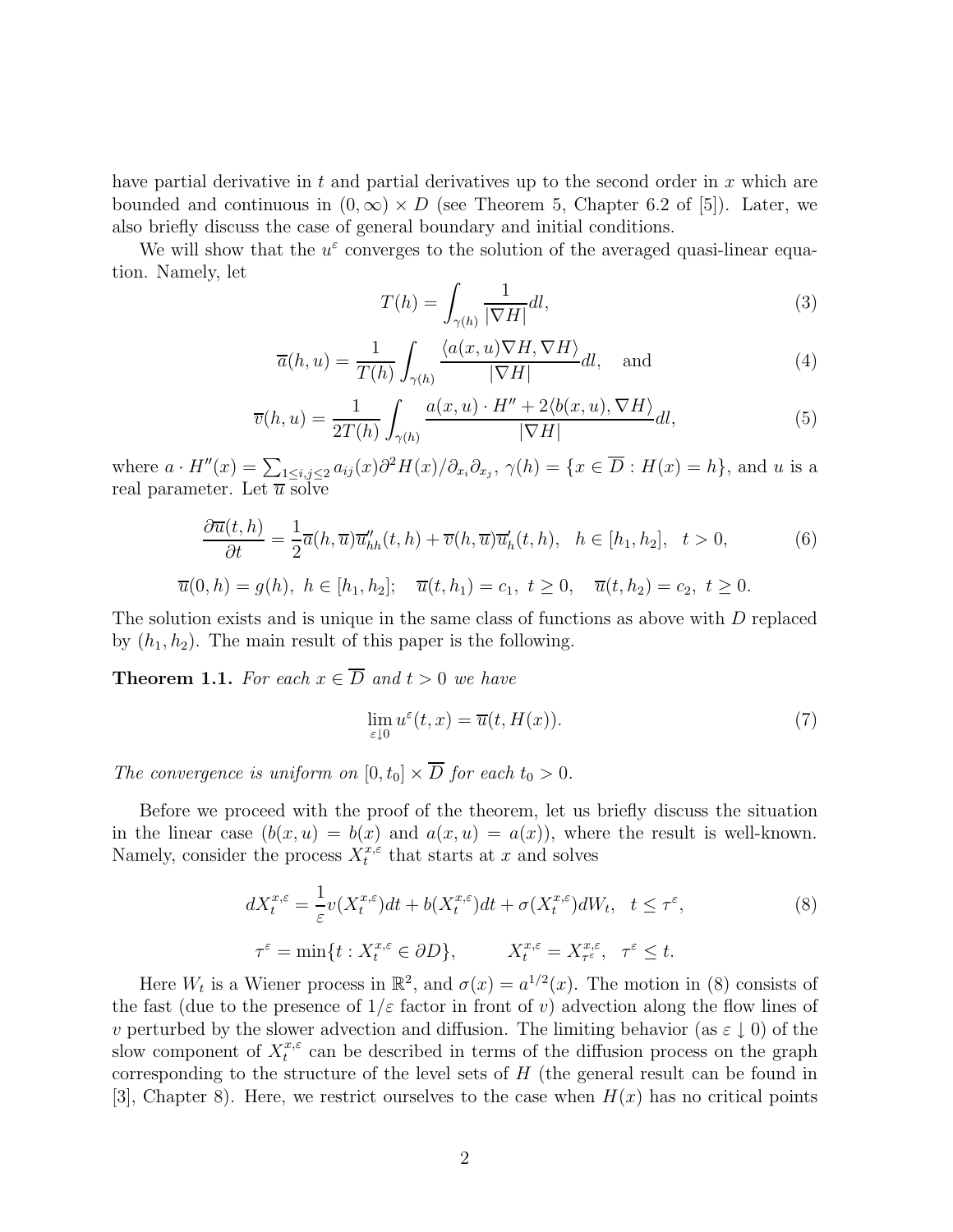in  $\overline{D}$ , and so the corresponding graph is just the segment  $[h_1, h_2]$ . The general case is briefly considered in Section 4.

We introduce the process  $Y_t^h$  on  $[h_1, h_2]$  that will serve as the limit of  $H(X_t^{x,\varepsilon})$ . Let  $\overline{a}(h)$  and  $\overline{v}(h)$  be defined by (4) and (5), respectively, where the right hand sides now don't depend on u. Let  $\overline{\sigma}(h) = \sqrt{\overline{a}(h)}$ . Let  $Y_t^h$  be the process that starts at h and solves

$$
dY_t^h = \overline{v}(Y_t^h)dt + \overline{\sigma}(Y_t^h)d\overline{W}_t, \quad t \leq \overline{\tau},
$$
  

$$
\overline{\tau} = \min\{t: Y_t^h \in \{h_1, h_2\}\}, \qquad Y_t^h = Y_{\overline{\tau}}^h, \quad \overline{\tau} \leq t,
$$

where  $\overline{W}_t$  is a one-dimensional Wiener process. The following theorem can be found in [3], Chapter 8.

**Theorem 1.2.** Let  $x \in D$ . Under the above assumptions, the measures on the space  $C([0,\infty), [h_1, h_2])$  induced by the processes  $H(X_t^{x,\varepsilon})$  converge weakly, as  $\varepsilon \downarrow 0$ , to the measure induced by the process  $Y_t^{H(x)}$ .

**Remark 1.3.** The coefficients b and  $\sigma$ , and consequently  $\overline{v}$  and  $\overline{\sigma}$ , may be allowed to depend on t. Moreover, the weak convergence claimed in Theorem 1.2 can be proved to be uniform in certain parameters. For example, for each  $t_0, C > 0$ , and continuous function F on  $[h_1, h_2]$ , the following limit

$$
\lim_{\varepsilon \downarrow 0} \mathbf{E}\left(F(H(X^{x,\varepsilon}_t)) - F(Y^{H(x)}_t)\right) = 0
$$

is uniform in  $t \in [0, t_0], x \in D$  and b,  $\sigma \in \mathcal{S}_C$ , where  $\mathcal{S}_C$  is the space of all functions of t and x that are bounded by  $C$ , in absolute value, together with the first order partial derivatives.

This theorem together with the representation of the solution of the PDE as the expectation of the functional of the process

$$
u^{\varepsilon}(t,x) = \mathcal{E}g(H(X_t^{x,\varepsilon})),\tag{9}
$$

easily imply Theorem 1.1 in the case when  $a$  does not depend on  $u$ . (Note that in (9) we used the fact that  $c_1 = g(h_1)$  and  $c_2 = g(h_2)$ .

The difficulty in the non-linear case is due to the fact that now the family of diffusion processes corresponding to the operator in the right hand side of (1) depends on the unknown function  $u^{\varepsilon}$  because of the dependence of the coefficients a and b on  $u^{\varepsilon}$ . Namely, for  $t > 0$  and  $x \in \overline{D}$ , we can define  $X_s^{t,x,\varepsilon}$ ,  $s \in [0,t]$ , as the process which starts at x and solves

$$
dX_s^{t,x,\varepsilon} = \frac{1}{\varepsilon} v(X_s^{t,x,\varepsilon}) ds + b(X_s^{t,x,\varepsilon}, u^{\varepsilon}(t-s, X_s^{t,x,\varepsilon})) ds +
$$
  

$$
\sigma(X_s^{t,x,\varepsilon}, u^{\varepsilon}(t-s, X_s^{t,x,\varepsilon})) dW_s, \quad s \leq \tau^{\varepsilon} \wedge t,
$$
 (10)

$$
\tau^{\varepsilon} = \min\{s : X_s^{t,x,\varepsilon} \in \partial D\}, \qquad X_s^{t,x,\varepsilon} = X_{\tau^{\varepsilon}}^{t,x,\varepsilon}, \quad \tau^{\varepsilon} \le s \le t,\tag{11}
$$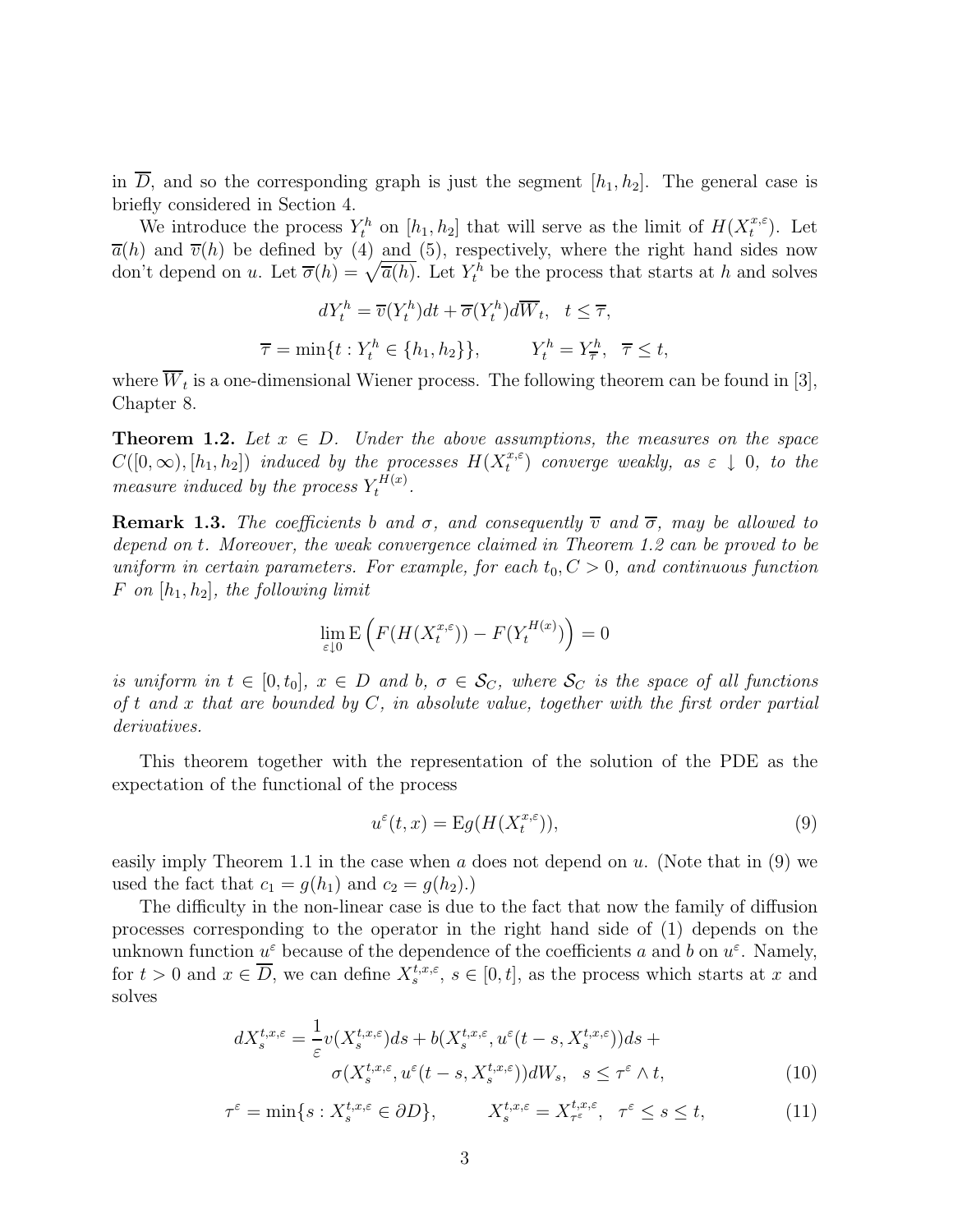where  $\sigma = a^{1/2}$ . As in the linear case, we have the following relation between  $u^{\varepsilon}$  and the process  $X_s^{t,x,\varepsilon}$ :

$$
u^{\varepsilon}(t,x) = \mathcal{E}g(H(X_t^{t,x,\varepsilon})).
$$
\n(12)

In fact, (10)-(12) can be viewed as a system of equations for the unknown function  $u^{\varepsilon}$  and the family of processes  $X_s^{t,x,\varepsilon}$  that is equivalent to (1)-(2) (see [2], Chapter 5).

In the next section we use the relationship between the processes  $X_s^{t,x,\varepsilon}$  and the solution  $u^{\varepsilon}$  in order to prove Theorem 1.1. A lemma that is used in the proof is, in turn, proved in Section 3. In Section 4 we discuss several generalizations. One concerns the systems with several degrees of freedom. The other concerns more general initial and boundary value functions. We also discuss the case when the domain  $D$  contains critical points of  $H$ .

# **2 Proof of the main theorem**

First, let us prove the uniform convergence for  $(t, x) \in [0, t_0] \times \overline{D}$  if  $t_0$  is sufficiently small. The value of  $t_0$  will be specified later. If the convergence does not hold, then there are  $\varkappa > 0$  and sequences  $\varepsilon^k \downarrow 0$ ,  $s_0^k \in [0, t_0]$ ,  $x^k \in D$  such that

$$
|u^{\varepsilon^k}(s_0^k, x^k) - \overline{u}(s_0^k, H(x^k))| \ge \varkappa. \tag{13}
$$

Due to the continuity of  $u^{\varepsilon}$  and  $\overline{u}$ , we can pick a smaller (if necessary) value of  $s_0^k$  such that (13) still holds and

$$
\sup_{(s,x)\in[0,s_0^k]\times D} |u^{\varepsilon^k}(s,x) - \overline{u}(s,H(x))| \le \varkappa,\tag{14}
$$

and consequently the inequality in (13) becomes an equality. We will drop the superscript k from the notation, simply keeping in mind that an arbitrarily small  $\varepsilon$  can be taken.

For  $t > 0$ ,  $h \in [h_1, h_2]$ , let  $Y_s^{t,h}$ ,  $s \in [0, t]$ , be the process which starts at h and solves

$$
dY_s^{t,h} = \overline{v}(Y_s^{t,h})ds + \overline{\sigma}(Y_s^{t,h}, \overline{u}(t-s, Y_s^{t,h}))d\overline{W}_s, \quad s \leq \overline{\tau} \wedge t,
$$
  

$$
\overline{\tau} = \min\{s: Y_s^{t,h} \in \{h_1, h_2\}\}, \qquad Y_s^{t,h} = Y_{\overline{\tau}}^{t,h}, \quad \overline{\tau} \leq s \leq t,
$$

where  $\overline{\sigma} = \sqrt{\overline{a}}$ . For  $t > 0$  and  $x \in \overline{D}$ , we also introduce  $Z_s^{t,x,\varepsilon}$ ,  $s \in [0,t]$ , as the process which starts at  $x$  and solves

$$
dZ_s^{t,x,\varepsilon} = \frac{1}{\varepsilon} v(Z_s^{t,x,\varepsilon}) ds + b(Z_s^{t,x,\varepsilon}, \overline{u}(t-s, H(Z_s^{t,x,\varepsilon}))) ds +
$$
  

$$
\sigma(Z_s^{t,x,\varepsilon}, \overline{u}(t-s, H(Z_s^{t,x,\varepsilon}))) dW_s, \quad s \leq \widetilde{\tau}^{\varepsilon} \wedge t,
$$
  

$$
\widetilde{\tau}^{\varepsilon} = \min\{s : Z_s^{t,x,\varepsilon} \in \partial D\}, \qquad Z_s^{t,x,\varepsilon} = Z_{\widetilde{\tau}^{\varepsilon}}^{t,x,\varepsilon}, \quad \widetilde{\tau}^{\varepsilon} \leq s \leq t.
$$

Then

$$
|u^{\varepsilon}(s_0, x) - \overline{u}(s_0, H(x))| = |\mathcal{E}g(H(X_{s_0}^{s_0, x, \varepsilon})) - \mathcal{E}g(Y_{s_0}^{s_0, H(x)})| \le
$$
  

$$
|\mathcal{E}g(H(X_{s_0}^{s_0, x, \varepsilon})) - \mathcal{E}g(H(Z_{s_0}^{s_0, x, \varepsilon}))| + |\mathcal{E}g(H(Z_{s_0}^{s_0, x, \varepsilon})) - \mathcal{E}g(Y_{s_0}^{s_0, H(x)})|.
$$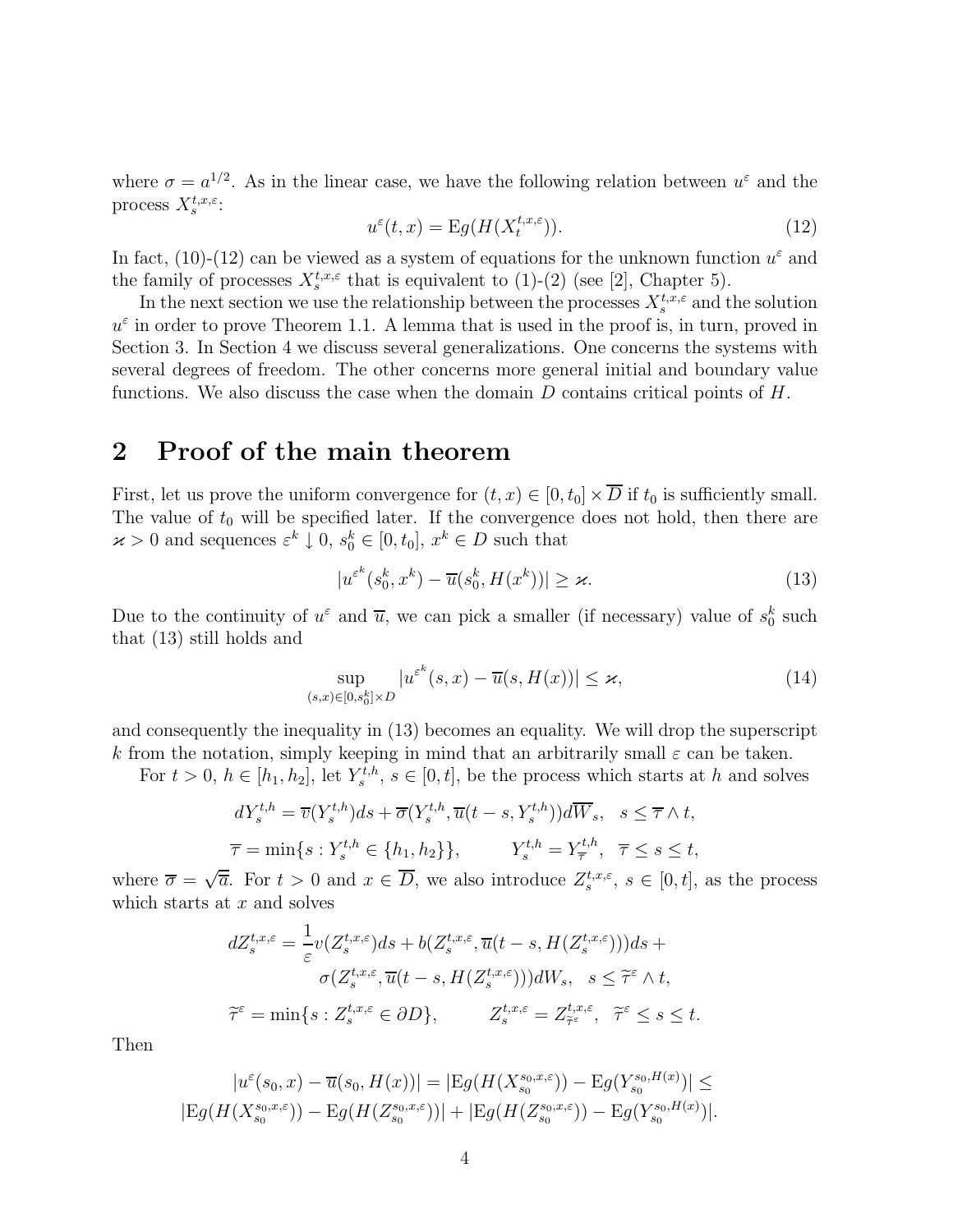By taking  $b(s, x) = b(x, \overline{u}(s_0 - s, H(x))), \widetilde{\sigma}(s, x) = \sigma(x, \overline{u}(s_0 - s, H(x)))$  and  $F = g$ , we see from Remark 1.3 that the second term on the right hand side here can be made smaller than  $\varkappa/2$  for all  $(s_0, x) \in [0, t_0] \times \overline{D}$  and all sufficiently small  $\varepsilon$ . In order to deal with the first term we need the following lemma that will be proved in the next section.

**Lemma 2.1.** Consider two processes  $Z_t^{1,\varepsilon}$  and  $Z_t^{2,\varepsilon}$  which solve

$$
dZ_t^{i,\varepsilon} = \frac{1}{\varepsilon} v(Z_t^{i,\varepsilon}) dt + b_i(t, Z_t^{i,\varepsilon}) dt + \sigma_i(t, Z_t^{i,\varepsilon}) dW_t, \quad t \le \tau^{i,\varepsilon}, \qquad Z_0^{i,\varepsilon} = x \in D,
$$
  

$$
\tau^{i,\varepsilon} = \min\{t : Z_t^{i,\varepsilon} \in \partial D\}, \qquad Z_t^{i,\varepsilon} = Z_{\tau^{i,\varepsilon}}^{i,\varepsilon}, \quad \tau^{i,\varepsilon} \le t.
$$

We assume that  $|b_1|, |b_2|, |\sigma_1|, |\sigma_2| \leq M$  for some positive constant M,  $\sigma_1$  and  $\sigma_2$  are uniformly elliptic with a constant  $m > 0$ ,  $b_1$  and  $\sigma_1$  are Lipschitz continuous on  $[0, \infty) \times \overline{D}$ with the constant M,  $b_2$  and  $\sigma_2$  are Lipschitz continuous and

$$
\sup_{(t,x)\in(0,\infty)\times D} |b_1(t,x) - b_2(t,x)| \le \eta.
$$
\n(15)

$$
\sup_{(t,x)\in(0,\infty)\times D} |\sigma_1(t,x) - \sigma_2(t,x)| \le \eta.
$$
\n(16)

Let  $f \in C^2((h_1, h_2), \mathbb{R}) \cap C([h_1, h_2], \mathbb{R})$  be a function whose  $C^2$ -norm is bounded by M. For each choice of m, M and  $S > 0$  there exists a positive constant K such that

$$
|Ef(H(Z_t^{1,\varepsilon})) - Ef(H(Z_t^{2,\varepsilon}))| \le K\eta\sqrt{t}
$$
\n(17)

whenever  $x \in D$ ,  $\eta > 0$ ,  $\varepsilon \leq 1$ ,  $t \leq S$ , and  $b_2$ ,  $\sigma_2$  satisfy (15)-(16).

By (14), the drift and diffusion coefficients of the process  $X_s^{s_0,x,\varepsilon}$  differ from the respective coefficients of the process  $Z_s^{s_0,x,\varepsilon}$  by no more than  $\eta = L\varkappa$ , where L is the Lipschitz constant of the functions  $b(x, u)$  and  $\sigma(x, u)$ . We can thus apply Lemma 2.1 (with  $f = g$ and M determined by b,  $\sigma$ ,  $\overline{u}$  and g) to the processes  $Z_s^{1,\varepsilon} = Z_s^{s_0,x,\varepsilon}$  and  $Z_s^{2,\varepsilon} = X_s^{s_0,x,\varepsilon}$  to obtain that

$$
|Eg(H(X_{s_0}^{s_0,x,\varepsilon})) - Eg(H(Z_{s_0}^{s_0,x,\varepsilon}))| \leq KL \varkappa \sqrt{s_0}.
$$

If we take  $t_0$  such that  $KL\sqrt{t_0/2}$  < 1, then the right hand side is bounded from above by  $\varkappa/2$ , which leads to a contradiction with (13), thus proving uniform convergence for  $(t, x) \in [0, t_0] \times D$ .

Now let us show the uniform convergence for  $(t, x) \in [t_0, T_0] \times \overline{D}$ , where  $T_0 > t_0$  is arbitrary. Again, if the convergence does not hold, then there are  $\varkappa > 0$  and sequences  $\varepsilon^k \downarrow 0, s_0^k \in [t_0, T_0], x^k \in D$  such that (13) holds. Let us choose positive constants  $\alpha, \beta$ and  $r < t_0$  such that

$$
\alpha \exp(\beta T_0) < \varkappa,\tag{18}
$$

$$
\beta r < 1,\tag{19}
$$

$$
\beta\sqrt{r} \ge \widetilde{K},\tag{20}
$$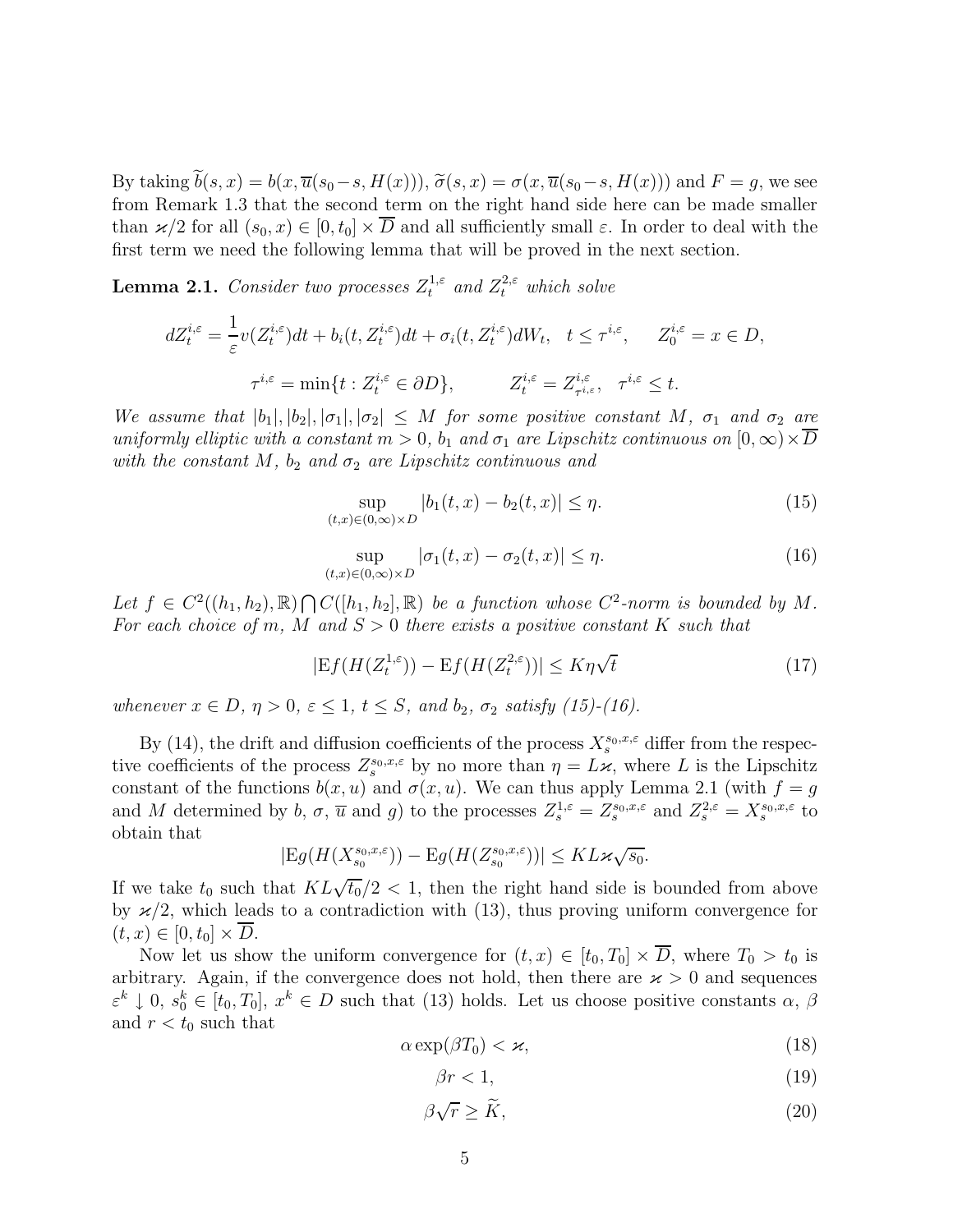where the value of  $\overline{K}$  will be specified later. Due to (18) and the continuity of  $u^{\varepsilon}$  and  $\overline{u}$ , by choosing if necessary a smaller value of  $s_0^k$  we can assume, without loss of generality, that instead of  $(13)$  we have for some x

$$
|u^{\varepsilon^k}(s_0^k, x) - \overline{u}(s_0^k, H(x))| = \alpha \exp(\beta s_0^k), \tag{21}
$$

while

$$
\sup_{x \in D} |u^{\varepsilon^k}(s, x) - \overline{u}(s, H(x))| \le \alpha \exp(\beta s)
$$
\n(22)

for each  $s \leq s_0^k$ . Note that  $s_0^k > t_0$  for all sufficiently small  $\varepsilon^k$ , since otherwise (21) would contradict the uniform convergence on  $[0, t_0] \times \overline{D}$  established above. Let us drop the the superscript k again. By  $(21)$  and  $(22)$ , we have

$$
\alpha \exp(\beta s_0) = |u^{\varepsilon}(s_0, x) - \overline{u}(s_0, H(x))| =
$$
  
\n
$$
|\mathcal{E}(u^{\varepsilon}(s_0 - r, X_r^{s_0, x, \varepsilon}) - \overline{u}(s_0 - r, Y_r^{s_0, H(x)}))| \le
$$
  
\n
$$
|\mathcal{E}(u^{\varepsilon}(s_0 - r, X_r^{s_0, x, \varepsilon}) - \overline{u}(s_0 - r, H(X_r^{s_0, x, \varepsilon})))| +
$$
  
\n
$$
|\mathcal{E}(\overline{u}(s_0 - r, H(X_r^{s_0, x, \varepsilon})) - \overline{u}(s_0 - r, Y_r^{s_0, H(x)}))| \le
$$
  
\n
$$
\alpha \exp(\beta(s_0 - r)) + |\mathcal{E}(\overline{u}(s_0 - r, H(X_r^{s_0, x, \varepsilon})) - \overline{u}(s_0 - r, Y_r^{s_0, H(x)}))|.
$$

Therefore, due to (19),

$$
|\mathcal{E}\left(\overline{u}(s_0-r, H(X_r^{s_0,x,\varepsilon})) - \overline{u}(s_0-r, Y_r^{s_0,H(x)})\right)| \ge \alpha \beta r \exp(\beta s_0)/2.
$$

As before, we have

$$
|E(\overline{u}(s_0 - r, H(X_r^{s_0, x, \varepsilon})) - \overline{u}(s_0 - r, Y_r^{s_0, H(x)}))| \le
$$
  

$$
|E(\overline{u}(s_0 - r, H(X_r^{s_0, x, \varepsilon})) - \overline{u}(s_0 - r, H(Z_r^{s_0, x, \varepsilon})))| +
$$
  

$$
|E(\overline{u}(s_0 - r, H(Z_r^{s_0, x, \varepsilon})) - \overline{u}(s_0 - r, Y_r^{s_0, H(x)}))|.
$$

The second term on the right hand side is smaller than  $\alpha\beta r \exp(\beta s_0)/4$  for all sufficiently small  $\varepsilon$  by Remark 1.3. The first term is estimated from above, using Lemma 2.1, by Small  $\varepsilon$  by Remark 1.5. The first term is estimated from above, using Lemma 2.1, by  $KL\alpha \exp(\beta s_0)\sqrt{r}$ . We obtain a contradiction with (20) if we take  $\widetilde{K} = 4KL$ , thus proving the theorem.

# **3 Lemma on closeness of the processes**

In this section we prove Lemma 2.1. Let us consider the processes  $(A_t^{i,\varepsilon}, T_t^{i,\varepsilon}), i = 1,2$ , which are defined by

$$
dA_t^{i,\varepsilon} = T(H(A_t^{i,\varepsilon})) \left( \frac{1}{\varepsilon} v(A_t^{i,\varepsilon}) + b_i(T_t^{i,\varepsilon}, A_t^{i,\varepsilon}) \right) dt + T^{\frac{1}{2}}(H(A_t^{i,\varepsilon})) \sigma_i(T_t^{i,\varepsilon}, A_t^{i,\varepsilon}) dW_t, \quad t \le \beta^{i,\varepsilon},
$$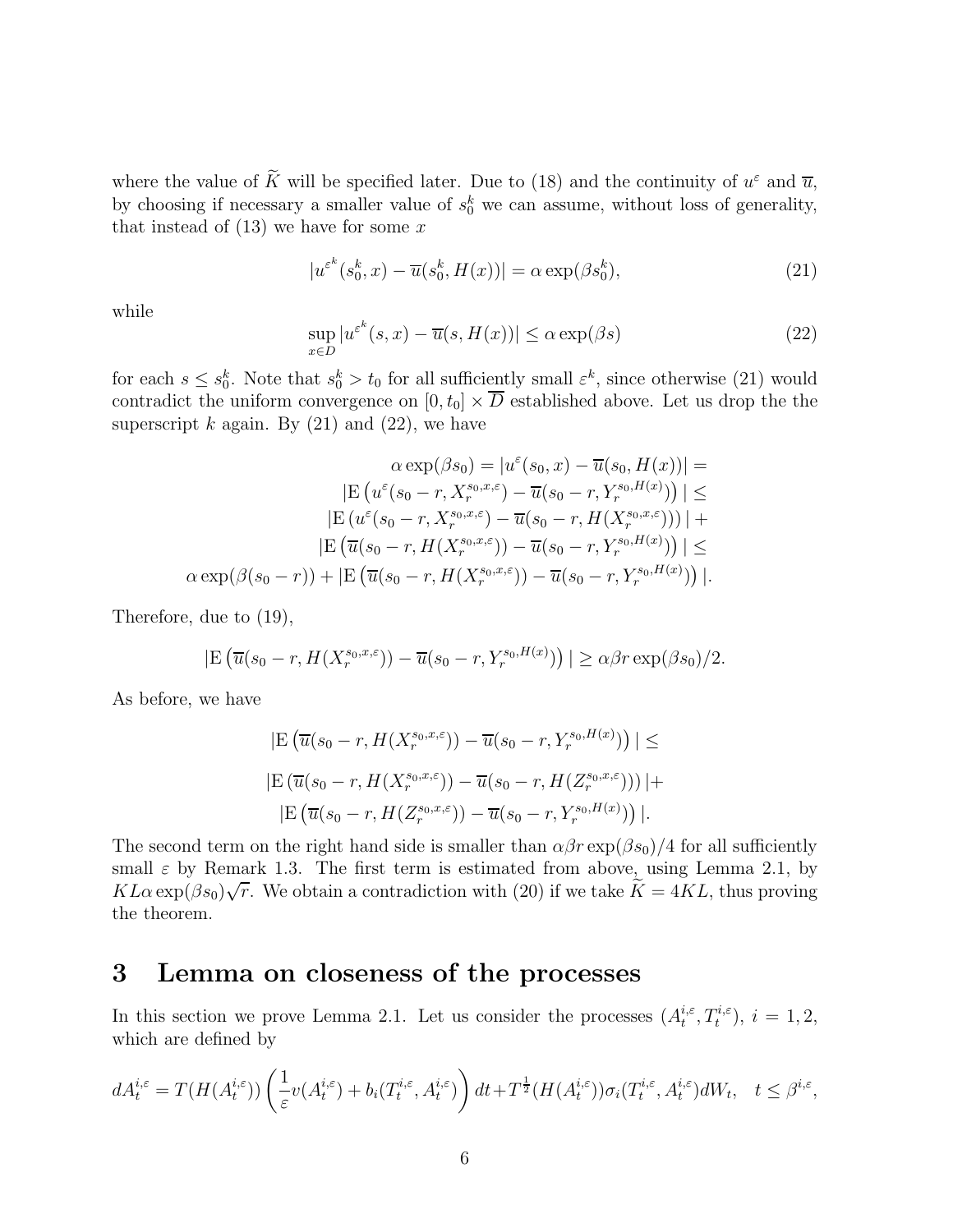$$
A_0^{i,\varepsilon} = x \in D,
$$
  

$$
\beta^{i,\varepsilon} = \min\{t : A_t^{i,\varepsilon} \in \partial D\}, \qquad A_t^{i,\varepsilon} = A_{\beta^{i,\varepsilon}}^{i,\varepsilon}, \quad \beta^{i,\varepsilon} \le t.
$$
  

$$
dT_t^{i,\varepsilon} = T(H(A_t^{i,\varepsilon}))dt, \quad T_0^{i,\varepsilon} = 0,
$$

where the function T was defined in (3). Thus  $A_t^{i,\epsilon}$  can be obtained from  $Z_t^{i,\epsilon}$ ,  $i = 1, 2$ , via a random change of time. Let  $\Gamma$  be a smooth curve connecting  $\gamma_1$  and  $\gamma_2$  and transversal to the vector field v. For  $h \in [h_1, h_2]$ , let  $p(h)$  be the point on  $\Gamma$  such that  $H(p(h)) = h$ . For  $h \in [h_1, h_2]$ , let  $y_h(\varphi)$  solve

$$
\frac{dy_h(\varphi)}{d\varphi} = T(H(y_h(\varphi)))v(y_h(\varphi)), \quad y_h(0) = p(h).
$$

Thus  $y_h(\varphi)$  represents deterministic periodic (with period one) motion along the level sets of H. Let us make the change of variables (action-angle coordinates after time change)  $\Psi : \overline{D} \to \overline{U} := [h_1, h_2] \times S$ , where S is a circle of length one. Namely,

$$
\Psi(x) = (h(x), \varphi(x)) := (H(x), y_{H(x)}^{-1}(x)).
$$

We denote the process  $A_t^{i,\varepsilon}$  in the new variables by  $B_t^{i,\varepsilon} = (H_t^{i,\varepsilon}, \varphi_t^{i,\varepsilon})$ . Then

 $(t,$ 

$$
dH_t^{i,\varepsilon} = \widetilde{b}_i(T_t^{i,\varepsilon}, B_t^{i,\varepsilon})dt + \widetilde{\sigma}_i(T_t^{i,\varepsilon}, B_t^{i,\varepsilon})dW_t, \quad t \leq \beta^{i,\varepsilon}, \qquad H_0^{i,\varepsilon} = H(x),
$$
  
\n
$$
d\varphi_t^{i,\varepsilon} = \frac{1}{\varepsilon}dt + \widehat{b}_i(T_t^{i,\varepsilon}, B_t^{i,\varepsilon})dt + \widehat{\sigma}_i(T_t^{i,\varepsilon}, B_t^{i,\varepsilon})dW_t, \quad t \leq \beta^{i,\varepsilon}, \qquad \varphi_0^{i,\varepsilon} = \varphi(x),
$$
  
\n
$$
\beta^{i,\varepsilon} = \min\{t : H_t^{i,\varepsilon} \in \{h_1, h_2\}\}, \qquad H_t^{i,\varepsilon} = H_{\beta^{i,\varepsilon}}^{i,\varepsilon}, \quad \varphi_t^{i,\varepsilon} = \varphi_{\beta^{i,\varepsilon}}^{i,\varepsilon}, \quad \beta^{i,\varepsilon} \leq t.
$$
  
\n
$$
dT_t^{i,\varepsilon} = T(H_t^{i,\varepsilon})dt, \quad T_0^{i,\varepsilon} = 0,
$$

where the scalar functions  $b_i$ ,  $b_i$ ,  $i = 1, 2$ , and the vector valued functions  $\widetilde{\sigma}_i$ ,  $\widehat{\sigma}_i$ ,  $i = 1, 2$ , have the following properties:  $b_1$ ,  $b_1$ ,  $\tilde{\sigma}_1$  and  $\hat{\sigma}_1$  are bounded by M' and are Lipschitz continuous with the same constant  $M'$ ;  $b_2$ ,  $b_2$ ,  $\tilde{\sigma}_2$  and  $\hat{\sigma}_2$  are Lipschitz continuous,  $|\tilde{\sigma}_1|$ and  $|\tilde{\sigma}_2|$  are bounded from below by a positive constant, and there is a constant  $\overline{m}$  such that

$$
\sup_{y \in [0,\infty) \times \overline{U}} \left( |\widetilde{b}_1(t,y) - \widetilde{b}_2(t,y)| + |\widehat{b}_1(t,y) - \widehat{b}_2(t,y)| \right) \le \overline{m}\eta,
$$
\n(23)

$$
\sup_{(t,y)\in[0,\infty)\times\overline{U}}(|\widetilde{\sigma}_1(t,y)-\widetilde{\sigma}_2(t,y)|+|\widehat{\sigma}_1(t,y)-\widehat{\sigma}_2(t,y)|)\leq\overline{m}\eta.
$$
 (24)

These properties immediately follow from the corresponding properties for the vectors  $b_1$ and  $b_2$  and the matrices  $\sigma_1$  and  $\sigma_2$  if one takes into account that the change of time and the change of variables were smooth.

In what follows,  $C$  will stand for a generic constant that does not depend on  $\eta$ , but may vary from line to line. Let  $\tau \leq \beta^{1,\varepsilon} \wedge \beta^{2,\varepsilon}$  be a stopping time for the process  $W_t$ . Using the Ito formula, (23) and (24), we obtain

$$
\mathcal{E}|H_{t\wedge\tau}^{1,\varepsilon} - H_{t\wedge\tau}^{2,\varepsilon}|^2 = 2\mathcal{E}\int_0^{t\wedge\tau} (H_{s\wedge\tau}^{1,\varepsilon} - H_{s\wedge\tau}^{2,\varepsilon})(\widetilde{b}_1(T_s^{1,\varepsilon}, B_s^{1,\varepsilon}) - \widetilde{b}_2(T_s^{2,\varepsilon}, B_s^{2,\varepsilon}))ds +
$$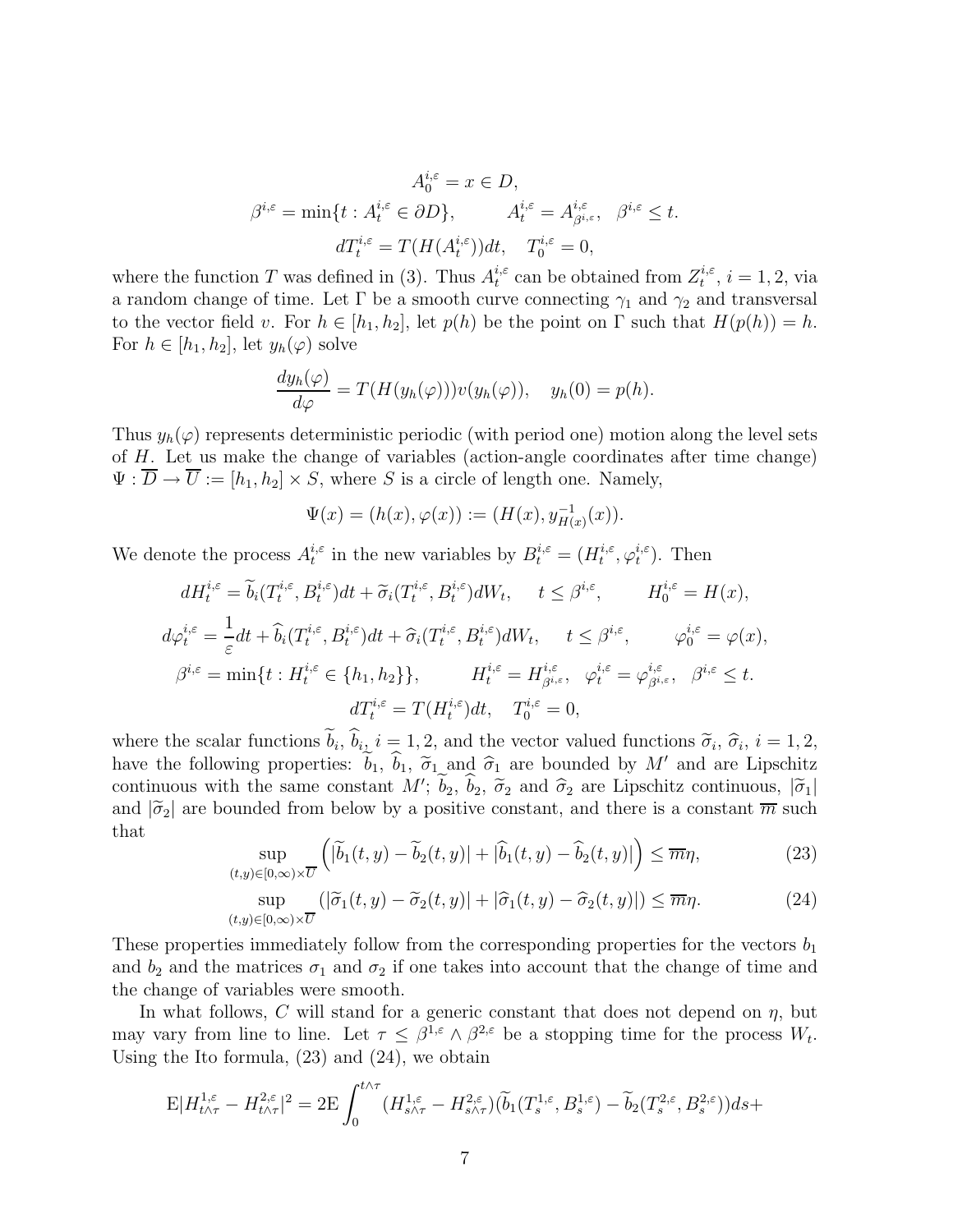$$
E\int_{0}^{t\wedge\tau} |\tilde{\sigma}_{1}(T_{s}^{1,\varepsilon},B_{s}^{1,\varepsilon}) - \tilde{\sigma}_{2}(T_{s}^{2,\varepsilon},B_{s}^{2,\varepsilon})|^{2}ds \leq
$$
\n
$$
E\int_{0}^{t\wedge\tau} |H_{s\wedge\tau}^{1,\varepsilon} - H_{s\wedge\tau}^{2,\varepsilon}|^{2}ds + E\int_{0}^{t\wedge\tau} |\tilde{b}_{1}(T_{s}^{1,\varepsilon},B_{s}^{1,\varepsilon}) - \tilde{b}_{2}(T_{s}^{2,\varepsilon},B_{s}^{2,\varepsilon})|^{2}ds +
$$
\n
$$
E\int_{0}^{t\wedge\tau} |\tilde{\sigma}_{1}(T_{s}^{1,\varepsilon},B_{s}^{1,\varepsilon}) - \tilde{\sigma}_{2}(T_{s}^{2,\varepsilon},B_{s}^{2,\varepsilon})|^{2}ds \leq
$$
\n
$$
E\int_{0}^{t\wedge\tau} |H_{s\wedge\tau}^{1,\varepsilon} - H_{s\wedge\tau}^{2,\varepsilon}|^{2}ds +
$$
\n
$$
E\int_{0}^{t\wedge\tau} |(\tilde{b}_{1}(T_{s\wedge\tau}^{1,\varepsilon},B_{s\wedge\tau}^{1,\varepsilon}) - \tilde{b}_{1}(T_{s\wedge\tau}^{2,\varepsilon},B_{s\wedge\tau}^{2,\varepsilon})) + (\tilde{b}_{1}(T_{s\wedge\tau}^{2,\varepsilon},B_{s\wedge\tau}^{2,\varepsilon}) - \tilde{b}_{2}(T_{s\wedge\tau}^{2,\varepsilon},B_{s\wedge\tau}^{2,\varepsilon}))|^{2}ds +
$$
\n
$$
E\int_{0}^{t\wedge\tau} |(\tilde{\sigma}_{1}(T_{s\wedge\tau}^{1,\varepsilon},B_{s\wedge\tau}^{1,\varepsilon}) - \tilde{\sigma}_{1}(T_{s\wedge\tau}^{2,\varepsilon},B_{s\wedge\tau}^{2,\varepsilon})) + (\tilde{\sigma}_{1}(T_{s\wedge\tau}^{2,\varepsilon},B_{s\wedge\tau}^{2,\varepsilon}) - \tilde{\sigma}_{2}(T_{s\wedge\tau}^{2,\varepsilon},B_{s\wedge\tau}^{
$$

In the same way we obtain

$$
\mathbb{E}|\varphi_{t\wedge\tau}^{1,\varepsilon}-\varphi_{t\wedge\tau}^{2,\varepsilon}|^2 \le C\left(t\eta^2+\int_0^t \mathbb{E}(|T_{s\wedge\tau}^{1,\varepsilon}-T_{s\wedge\tau}^{2,\varepsilon}|^2+|B_{s\wedge\tau}^{1,\varepsilon}-B_{s\wedge\tau}^{2,\varepsilon}|^2)ds\right)
$$

and

$$
\mathbb{E}|T_{t\wedge\tau}^{1,\varepsilon}-T_{t\wedge\tau}^{2,\varepsilon}|^2 \leq C\int_0^t \mathbb{E}|B_{s\wedge\tau}^{1,\varepsilon}-B_{s\wedge\tau}^{2,\varepsilon}|^2ds.
$$

Combining these three inequalities we see that

$$
\mathcal{E}\left(|T_{t\wedge\tau}^{1,\varepsilon}-T_{t\wedge\tau}^{2,\varepsilon}|^2+|B_{t\wedge\tau}^{1,\varepsilon}-B_{t\wedge\tau}^{2,\varepsilon}|^2\right)\le
$$
  

$$
C\left(t\eta^2+\int_0^t\mathcal{E}(|T_{s\wedge\tau}^{1,\varepsilon}-T_{s\wedge\tau}^{2,\varepsilon}|^2+|B_{s\wedge\tau}^{1,\varepsilon}-B_{s\wedge\tau}^{2,\varepsilon}|^2)ds\right).
$$

The Gronwall inequality then implies that

$$
\mathbb{E}\left(|T^{1,\varepsilon}_{t\wedge\tau}-T^{2,\varepsilon}_{t\wedge\tau}|^2+|B^{1,\varepsilon}_{t\wedge\tau}-B^{2,\varepsilon}_{t\wedge\tau}|^2\right)\leq\eta^2(\exp(Ct)-1).
$$

In particular, if  $t \leq S$  and  $\tau$  is bounded by t, then

$$
\mathcal{E}\left(|T_{\tau}^{1,\varepsilon} - T_{\tau}^{2,\varepsilon}|^{2} + |B_{\tau}^{1,\varepsilon} - B_{\tau}^{2,\varepsilon}|^{2}\right) \le C\eta^{2}t,\tag{25}
$$

where  $C$  now depends on  $S$ .

Let  $\alpha^{i,\epsilon}(t)$ ,  $i = 1, 2$ , be the stopping times defined by

$$
\int_0^{\alpha^{i,\varepsilon}(t)} T(H_s^{i,\varepsilon}) ds = t.
$$
\n(26)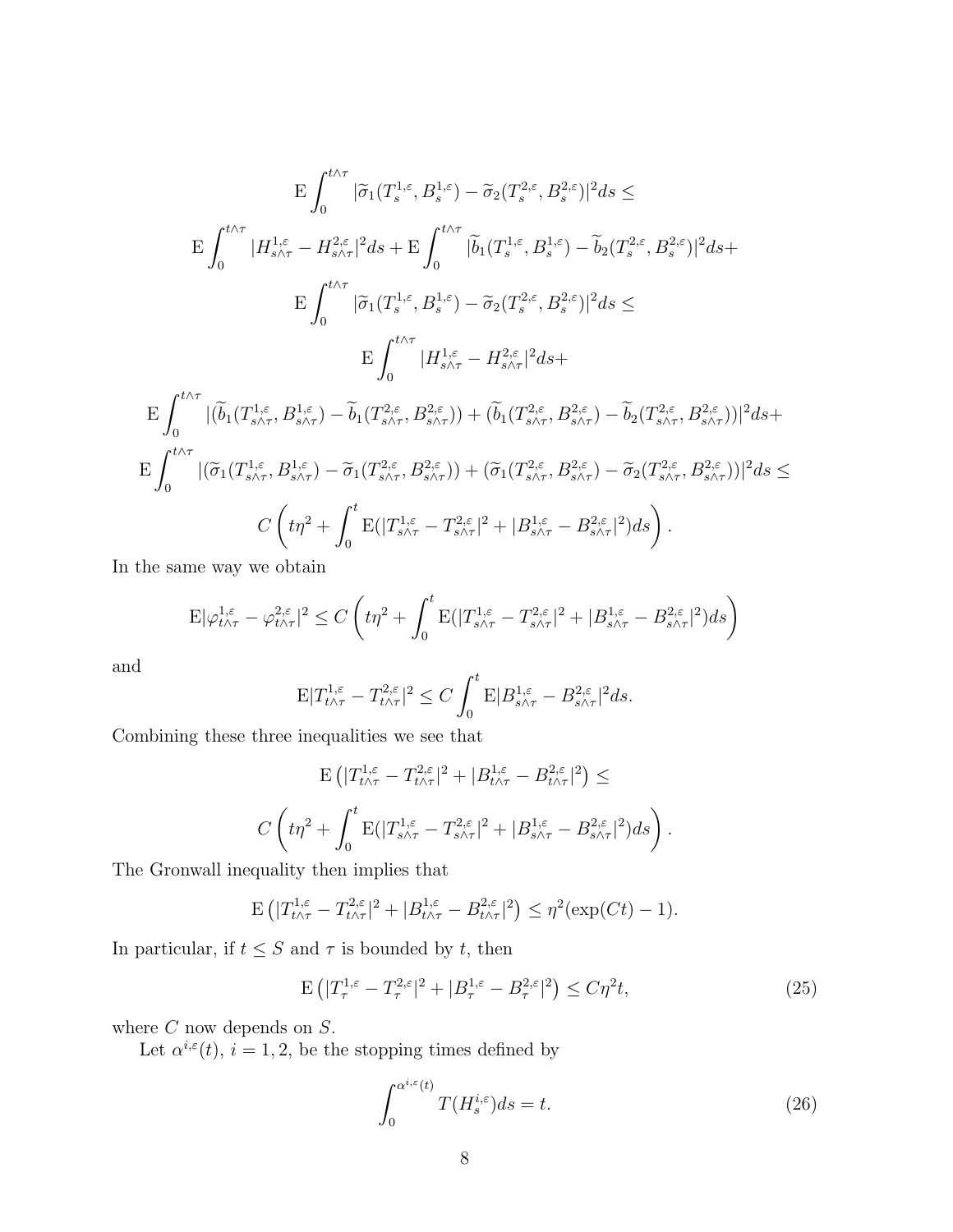Note that  $f(H(Z_t^{i,\varepsilon}))$  has the same distribution as  $f(H_{\alpha^{i,\varepsilon}(t)\wedge\beta^{i,\varepsilon}}^{i,\varepsilon}).$  We need therefore to estimate the difference  $E f(H_{\alpha^{1,\varepsilon}(t)\wedge\beta^{1,\varepsilon}}^{1,\varepsilon}) - E f(H_{\alpha^{2,\varepsilon}(t)\wedge\beta^{2,\varepsilon}}^{2,\varepsilon}).$  Since we are interested in  $t \leq S$  and T is bounded from below, the stopping times  $\alpha^{i,\epsilon}(t)$ ,  $i = 1, 2$ , are bounded by  $t/\inf_{h\in[h_1,h_2]}T(h)\leq S/\inf_{h\in[h_1,h_2]}T(h)=:t_0.$ 

Let  $\alpha^{\varepsilon}(t) = \alpha^{1,\varepsilon}(t) \wedge \alpha^{2,\varepsilon}(t)$  and  $\mu^{\varepsilon}(t) = \alpha^{1,\varepsilon}(t) \wedge \beta^{1,\varepsilon} \wedge \alpha^{2,\varepsilon}(t) \wedge \beta^{2,\varepsilon}$ . Since T is a Lipschitz continuous function and  $\mu^{\epsilon}(t)$  is bounded by a constant times t, by (25) we have for all s:

$$
\mathbf{E}|T(H_{s\wedge\mu^{\varepsilon}}^{1,\varepsilon})-T(H_{s\wedge\mu^{\varepsilon}}^{2,\varepsilon})|\leq C\eta\sqrt{t}.
$$

Therefore,

$$
\mathbb{E}|\int_0^{\mu^\varepsilon} T(H_s^{1,\varepsilon})ds - \int_0^{\mu^\varepsilon} T(H_s^{2,\varepsilon})ds| \le \int_0^{t_0} \mathbb{E}|T(H_{s\wedge\mu^\varepsilon}^{1,\varepsilon}) - T(H_{s\wedge\mu^\varepsilon}^{2,\varepsilon})| \le C\eta\sqrt{t}.
$$

Since  $T$  is bounded from below, this together with  $(26)$  implies that

$$
E(\chi_{\{\mu^{\varepsilon}=\alpha^{\varepsilon}(t)\}}|\alpha^{1,\varepsilon}(t)-\alpha^{2,\varepsilon}(t)|)\leq C\eta\sqrt{t}.
$$
\n(27)

If  $\tau \leq \beta^{i,\varepsilon}$  is a stopping time, then by the Ito formula

$$
|Ef(H^{i,\varepsilon}_{\tau}) - f(H^{i,\varepsilon}_{0})| \leq E \int_{0}^{\tau} |f'(H^{i,\varepsilon}_{s})| |\widetilde{b}_{i}|(T^{i,\varepsilon}_{s}, B^{i,\varepsilon}_{s}) ds +
$$

$$
\frac{1}{2} E \int_{0}^{\tau} |f''(H^{i,\varepsilon}_{s})| |\widetilde{\sigma}_{i}|^{2} (T^{i,\varepsilon}_{s}, B^{i,\varepsilon}_{s}) ds \leq C E \tau,
$$
(28)

which holds for any initial point of the process  $(T_t^{i,\varepsilon}, B_t^{i,\varepsilon})$ . Now,

$$
|E f(H_{\alpha^{1,\varepsilon}(t)\wedge\beta^{1,\varepsilon}}^{1,\varepsilon}) - E f(H_{\alpha^{2,\varepsilon}(t)\wedge\beta^{2,\varepsilon}}^{2,\varepsilon})| \le
$$
  
\n
$$
|E f(H_{\mu^{\varepsilon}}^{1,\varepsilon}) - E f(H_{\mu^{\varepsilon}}^{2,\varepsilon})| + E|\chi_{\{\mu^{\varepsilon} = \alpha^{1,\varepsilon}(t)\}} \left( f(H_{\mu^{\varepsilon}}^{2,\varepsilon}) - f(H_{\alpha^{2,\varepsilon}(t)\wedge\beta^{2,\varepsilon}}^{2,\varepsilon}) \right)| +
$$
  
\n
$$
E|\chi_{\{\mu^{\varepsilon} = \alpha^{2,\varepsilon}(t)\}} \left( f(H_{\alpha^{1,\varepsilon}(t)\wedge\beta^{1,\varepsilon}}^{1,\varepsilon}) - f(H_{\mu^{\varepsilon}}^{1,\varepsilon}) \right)| +
$$
  
\n
$$
E|\chi_{\{\mu^{\varepsilon} = \beta^{1,\varepsilon}\}} \left( f(H_{\mu^{\varepsilon}}^{2,\varepsilon}) - f(H_{\alpha^{2,\varepsilon}(t)\wedge\beta^{2,\varepsilon})}^{2,\varepsilon} \right) + E|\chi_{\{\mu^{\varepsilon} = \beta^{2,\varepsilon}\}} \left( f(H_{\alpha^{1,\varepsilon}(t)\wedge\beta^{1,\varepsilon}}^{1,\varepsilon}) - f(H_{\mu^{\varepsilon}}^{1,\varepsilon}) \right)|. (29)
$$

The first term on the right hand side is estimated by  $C\eta\sqrt{t}$  due to (25) since the derivative of f is bounded. The second and third terms are estimated by  $C\eta\sqrt{t}$  using the Markov property,  $(27)$  and  $(28)$ .

The last two terms are estimated using the proximity of  $H_{\mu^{\varepsilon}}^{1,\varepsilon}$  and  $H_{\mu^{\varepsilon}}^{2,\varepsilon}$ . Indeed, as shown above,  $E|H^{1,\varepsilon}_{\mu^{\varepsilon}} - H^{2,\varepsilon}_{\mu^{\varepsilon}}| \leq C\eta\sqrt{t}$ . Note that  $H^{1,\varepsilon}_{\mu^{\varepsilon}}$  takes values  $h_1$  or  $h_2$  when  $\mu^{\varepsilon} = \beta^{1,\varepsilon}$ , and therefore

$$
\mathrm{E}\left(\chi_{\{\mu^\varepsilon=\beta^{1,\varepsilon}\}}\min(H^{2,\varepsilon}_{\mu^\varepsilon}-h_1,h_2-H^{2,\varepsilon}_{\mu^\varepsilon})\right)\leq C\eta\sqrt{t}.
$$

Also note that there is a constant  $C > 0$  with the property that if then initial data for the process  $(H_t^{2,\varepsilon}, \varphi_t^{2,\varepsilon}, T_t^{2,\varepsilon})$  is such that  $\min(H_0^{2,\varepsilon}-h_1, h_2-H_0^{2,\varepsilon}) \leq \rho$ , then  $\mathbb{E}|H_{\widetilde{\mu}}^{2,\varepsilon}-H_0^{2,\varepsilon}| \leq C\rho$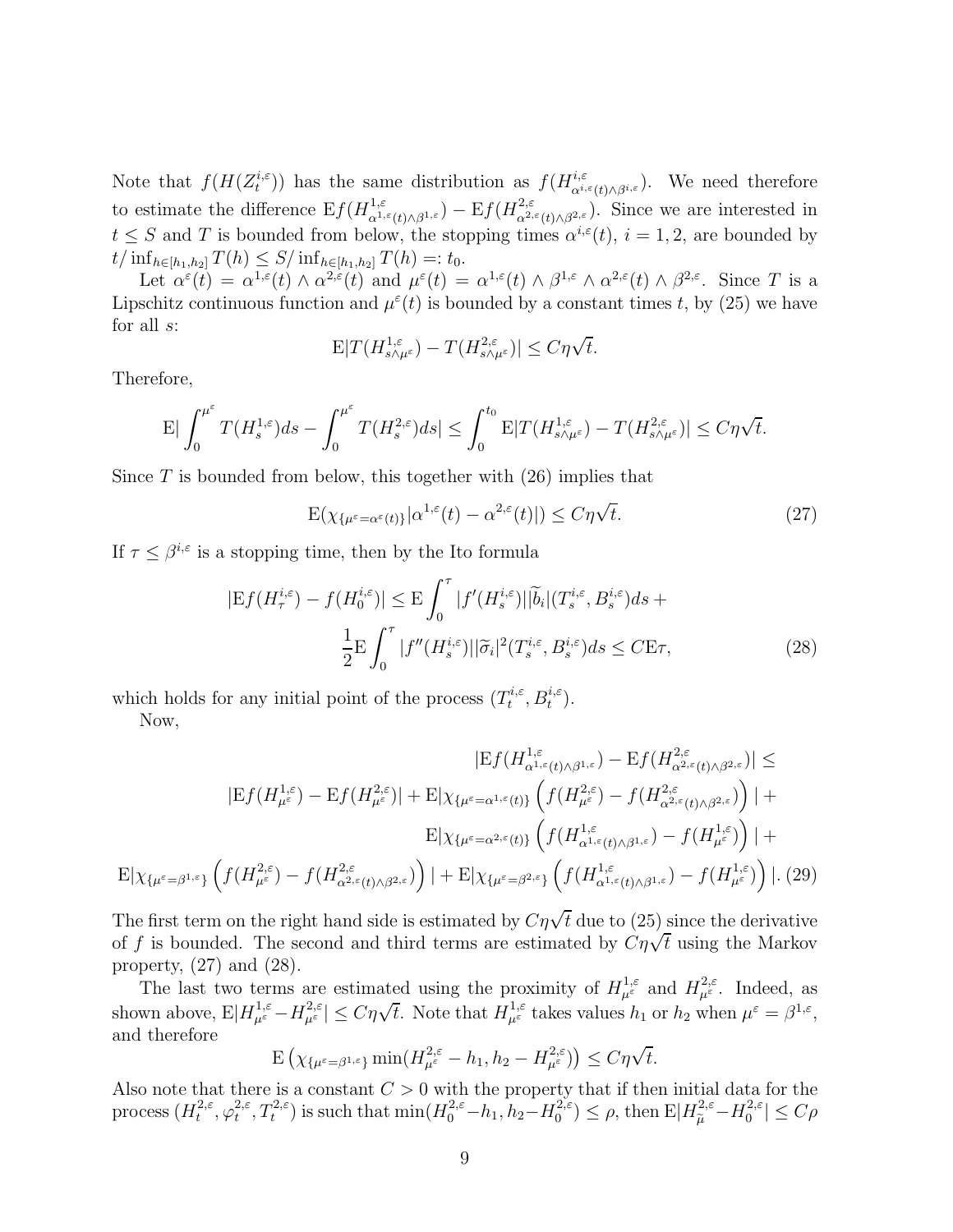for each  $\rho$  and stopping time  $\tilde{\mu}$ . This easily follows from the boundedness from below of the diffusion coefficient  $\tilde{\sigma}_i$  for the process  $H_t^{2,\varepsilon}$  and the fact that  $H_t^{2,\varepsilon}$  is stopped when it reaches the boundary. By applying the strong Markov property with respect to the stopping time  $\mu^{\varepsilon}$  and using the smoothness of f, we obtain that

$$
E|\chi_{\{\mu^{\varepsilon}=\beta^{1,\varepsilon}\}}\left(f(H^{2,\varepsilon}_{\mu^{\varepsilon}})-f(H^{2,\varepsilon}_{\alpha^{2,\varepsilon}(t)\wedge\beta^{2,\varepsilon}})\right)|\leq C\eta\sqrt{t}.
$$

The last term on the right hand side of (29) is estimated similarly. This completes the proof of the lemma.

# **4 Remarks and generalizations**

**1.** Consider nonlinear perturbations of systems with more than one degree of freedom. Let the unperturbed system be completely integrable and in action-angle coordinates have the form

$$
\dot{I}_t = 0, \dot{\Phi}_t = \Omega(I_t), \quad I \in \mathbb{R}^m, \Phi \in \mathbb{T}^m,
$$
\n(30)

where  $\mathbb{T}^m$  is the *m*-torus, and  $\Omega(I)=(\omega_1(I), ..., \omega_m(I))$  is assumed to be sufficiently smooth and bounded.

Consider the following perturbation of the original system (in the fast time):

$$
dX_s^{t,x,\varepsilon} = \frac{1}{\varepsilon} \widehat{\Omega}(I_s^{t,x,\varepsilon}) ds + b(X_s^{t,x,\varepsilon}, u^{\varepsilon}(t-s, X_s^{t,x,\varepsilon})) ds + \sigma(X_s^{t,x,\varepsilon}) dW_s, \quad s \le \tau^{\varepsilon} \wedge t,
$$
  

$$
\tau^{\varepsilon} = \min\{s : X_s^{t,x,\varepsilon} \in \partial D\}, \qquad X_s^{t,x,\varepsilon} = X_{\tau^{\varepsilon}}^{t,x,\varepsilon}, \quad \tau^{\varepsilon} \le s \le t, \qquad X_0^{t,x,\varepsilon} = x,
$$
  

$$
u^{\varepsilon}(t,x) = \mathrm{E}g(I_t^{t,x,\varepsilon}).
$$

Here  $X_s^{t,x,\varepsilon} = (I_s^{t,x,\varepsilon}, \Phi_s^{t,x,\varepsilon}), W_s$  is a Wiener process in  $\mathbb{R}^{2m}$ ,  $\widehat{\Omega}(I) = (0,\Omega(I)) \in \mathbb{R}^{2m}$ , and the entries of  $\sigma(x)$  and  $b(x, u)$  are bounded and Lipschitz continuous. We assume as before that the first integrals are constant on connected components of the boundary ∂D of the domain  $D \subset \mathbb{R}^{2m}$  and the boundary-initial function q depends only on I. We restrict ourselves to the case when the diffusion coefficients do not depend on u.

Together with the process  $X_s^{t,x,\varepsilon}$ , consider the process  $\bar{X}_s^{x,\varepsilon} = (\bar{I}_s^{x,\varepsilon}, \bar{\Phi}_s^{x,\varepsilon})$  defined by the equation

$$
d\widetilde{X}_{s}^{x,\varepsilon} = \frac{1}{\varepsilon}\widehat{\Omega}(\widetilde{I}_{s}^{x,\varepsilon})ds + \sigma(\widetilde{X}_{s}^{x,\varepsilon})dW_{s}, \quad s \leq \tau^{\varepsilon} \wedge t,
$$
  

$$
\tau^{\varepsilon} = \min\{s : \widetilde{X}_{s}^{x,\varepsilon} \in \partial D\}, \qquad \widetilde{X}_{s}^{x,\varepsilon} = \widetilde{X}_{\tau^{\varepsilon}}^{x,\varepsilon}, \quad \tau^{\varepsilon} \leq s \leq t, \qquad \widetilde{X}_{0}^{x,\varepsilon} = x.
$$

We assume that the matrix  $a(x) = \sigma(x)\sigma^*(x)$  is non-degenerate. Then, using the Girsanov formula, we can write down the following equation for  $u^{\varepsilon}(t, x)$ :

$$
u^{\varepsilon}(t,x) = \mathcal{E}g(\widetilde{I}_{t}^{t,x,\varepsilon})\exp(\int_{0}^{t}\sigma^{-1}(\widetilde{X}_{s}^{x,\varepsilon})b(\widetilde{X}_{s}^{x,\varepsilon},u^{\varepsilon}(t-s,\widetilde{X}_{s}^{x,\varepsilon}))dW_{s} - \frac{1}{2}\int_{0}^{t}|\sigma^{-1}(\widetilde{X}_{s}^{x,\varepsilon})b(\widetilde{X}_{s}^{x,\varepsilon},u^{\varepsilon}(t-s,\widetilde{X}_{s}^{x,\varepsilon}))|^{2}ds). \tag{31}
$$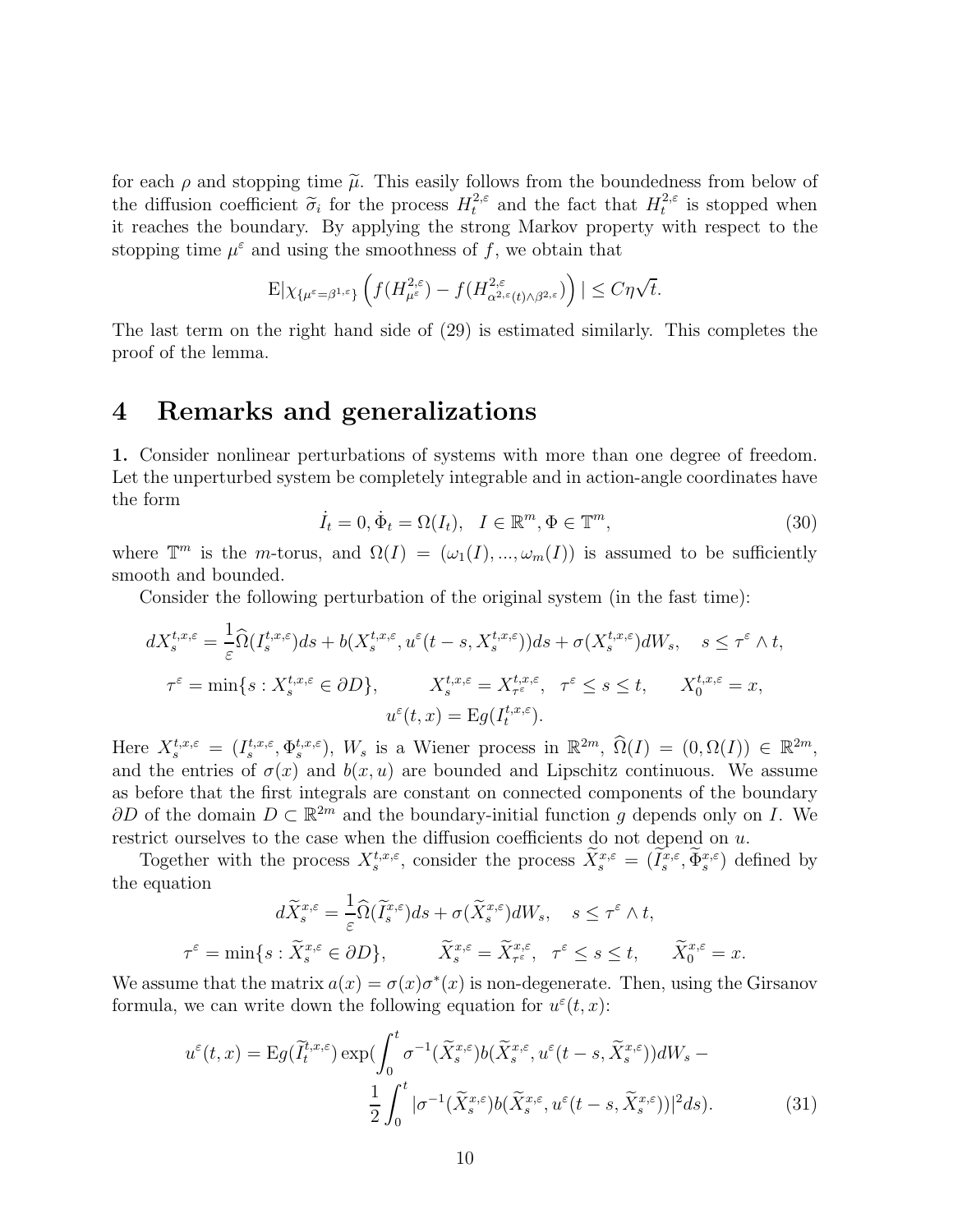In the case of many degrees of freedom we should add one more assumption: because of resonances, the invariant measure of the fast motion, in general, is not unique for some values of I. Assume that the set

$$
\{I \in \mathbb{R}^m: \text{ frequencies } \omega_1(I), \dots, \omega_m(I) \text{ are rationally dependent }\}
$$

has zero Lebesgue measure.

Under this assumption, one can apply the averaging principle to the process  $(I_s^{x,\varepsilon}, \Phi_s^{x,\varepsilon})$ and describe the limiting slow motion (see [4]). Using this result and equation (31), one can prove that  $\lim_{\varepsilon\to 0} u^{\varepsilon}(t, I, \Phi) = \overline{u}(t, I)$  exists and solves the problem

$$
\frac{\partial \overline{u}}{\partial t} = \frac{1}{2} \sum_{i,j=1}^{m} \overline{a}_{ij}(I) \frac{\partial^2 \overline{u}}{\partial I_i \partial I_j} + \sum_{i=1}^{m} \overline{b}_i(I, \overline{u}) \frac{\partial \overline{u}}{\partial I_i},
$$

$$
\overline{u}(0, I) = g(I), \quad \overline{u}(t, I)|_{\partial D} = g(I)|_{\partial D},
$$

where

$$
\overline{a}_{ij}(I) = \frac{1}{(2\pi)^m} \int_{\mathbb{T}^m} a_{ij}(I, \Phi) d\Phi, \quad \overline{b}_i(I, u) = \frac{1}{(2\pi)^m} \int_{\mathbb{T}^m} b_i(I, \Phi, u) d\Phi, \quad i, j \in \{1, ..., m\}.
$$

**2.** We have assumed that the initial and the boundary functions were independent of the fast variable  $\Phi$ . It is easy to show that this assumption, in general, can not be omitted: if, for instance, in the case of one degree of freedom  $\omega(I) = \omega_0 = \text{const}$ , and the initial function depends on the angle coordinate, then  $\lim_{\varepsilon\downarrow 0} u^{\varepsilon}(t, I, \varphi)$  may not exist. On the other hand, one can prove, at least in the case of one degree of freedom, that if  $d\omega(I)/dI$  has just a finite number of zeros, then  $\lim_{\varepsilon \downarrow 0} u^{\varepsilon}(t, I, \varphi) = \overline{u}(t, I)$  exists and is the solution of the same equation as in the case of initial-boundary functions independent of  $\varphi$ , but the initial and boundary conditions should be replaced by the functions appropriately averaged in  $\varphi$ .

**3.** Let us again consider the system with one degree of freedom  $(10)-(12)$ , but now allow H to have a finite number of non-degenerate critical points inside D. If  $\sigma = \sigma(x)$ and  $b = b(x)$  are independent of u, the limiting behavior of the slow component of the process can be described in terms of a diffusion process on a graph  $\Gamma$  homeomorphic to the set of connected components of the level sets of H inside  $D$  (see [3], Chapter 8).

Let  $\mathcal{H}: D \to \Gamma$  be the identification mapping. The corresponding result for the parabolic equation is that  $u^{\varepsilon}(t, x)$  converges to  $\overline{u}(t, \mathcal{H}(x))$  as  $\varepsilon \downarrow 0$ , where the limiting function  $\overline{u}$  is defined on  $[0, \infty) \times \Gamma$ , satisfies the differential equations on the edges of the graph (as in (6), but with coefficients independent of  $\overline{u}$ ) and certain gluing conditions at the interior vertices of  $\Gamma$  ([3], Chapter 8). Now we claim that a similar result holds even if b is allowed to depend on  $u$ . Namely, using the Girsanov formula, one can write an equation for  $u^{\varepsilon}(t, x)$  in the form (31). Using this equation and the bounds obtained in Sections 2 and 3, one can check that the gluing conditions at the vertices will be the same